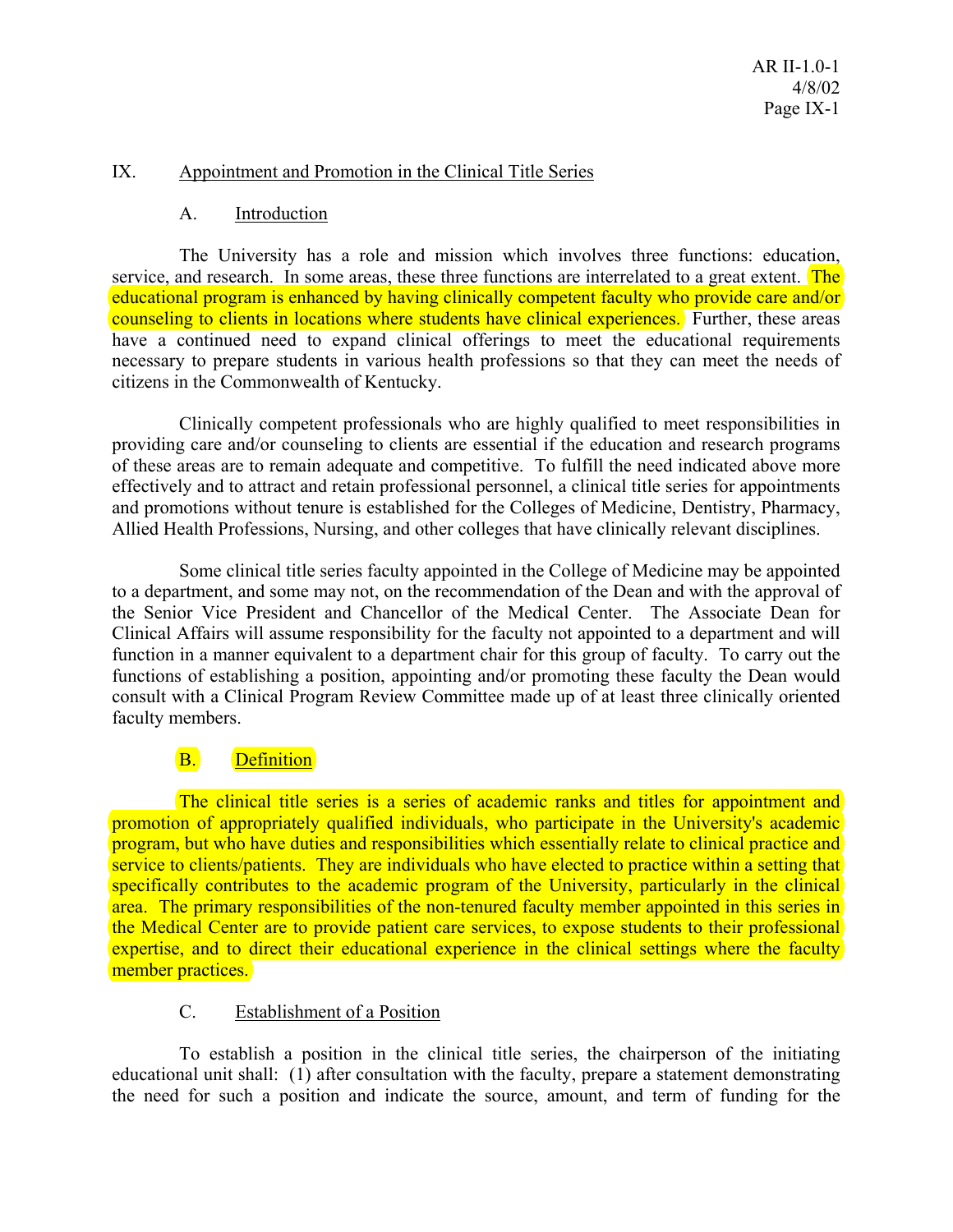AR II-1.0-1 4/8/02 Page IX-2

position, and (2) obtain approvals of the statement by the dean of the college and the Provost or Senior Vice President and Chancellor of the Medical Center.

# D. Areas of Activity

 Four areas of activity are important in the evaluation of individuals for appointment, performance review, and promotion in the clinical title series for the Medical Center: (1) practice or practice-relevant activities; (2) effective clinical teaching; (3) professional status and activity; and (4) ability to generate practice funds. Guidelines for the third area are described under the regular title series (Section V.A.3 of this Administrative Regulation). Guidelines for the fourth area of activity are well-established in that the source of funds generated should cover salaries and costs of benefits for the faculty members who are appointed in this role.

# E. Academic Ranks, Titles, and Criteria

 The academic ranks and related titles in the clinical title series shall be: (1) clinical instructor; (2) assistant clinical professor; (3) associate clinical professor; and (4) clinical professor. This series is established for the purpose of being able to recruit and retain fullyaffiliated and full-salaried faculty in the clinical disciplines. It is intended to accommodate those faculty who wish to practice in an academic setting. Appointees in the clinical title series shall be subject to annual performance review as is customary for other faculty.

All appointments will recognize the individual's potential to attain or generate practice funds, or who will be associated with a unit able to provide funds for practice.

 All promotions shall be based upon professional qualifications and academic service to the University. Professional qualifications consist of education, experience, practice, and clinical recognition. Academic service consists primarily of effective clinical teaching. Although it is not feasible to specify exact criteria for evaluating the credentials of an individual for appointment or promotion to any one particular rank in the clinical title series, the following criteria provide guidelines for appointment and promotion:

1. Clinical Instructor

 Appointment to the rank of clinical instructor is extended to an individual (a) who has completed the final earned degree or other professional certification relevant to the clinical area, (b) who has demonstrated clinical competence and has a license to practice in the discipline, and (c) who has potential for significant professional growth in the clinical area and contribution in the area of clinical practice and academic service.

# 2. Clinical Assistant Professor

 Appointment or promotion to the rank of clinical assistant professor is extended to an individual who meets the qualifications of clinical instructor and who has provided evidence of professional recognition at the local level as a clinician.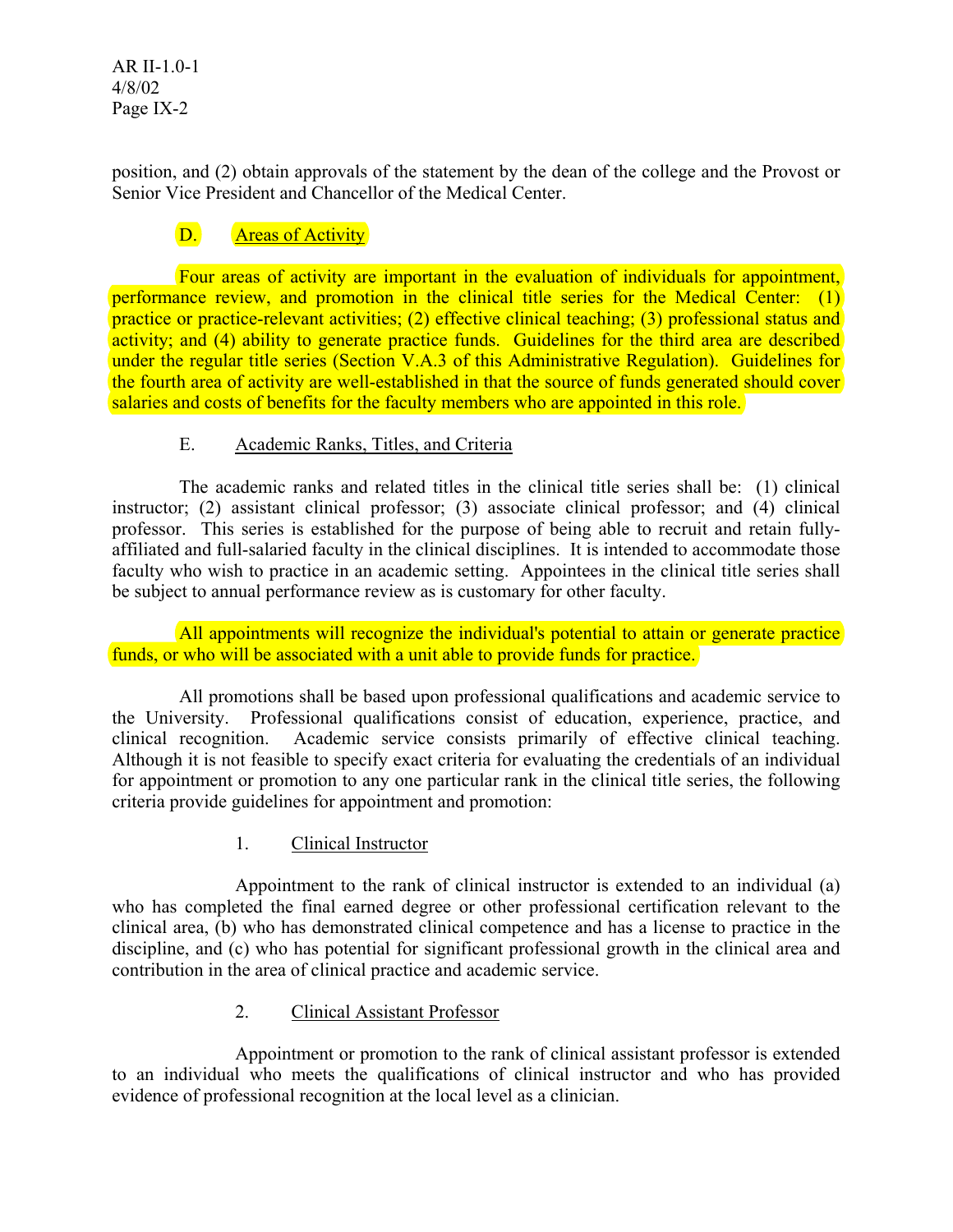# 3. Clinical Associate Professor

 Appointment or promotion to the rank of clinical associate professor is extended to an individual who has substantial clinical and academic service commitments. The individual appointed or promoted to this rank shall have demonstrated creative contributions to the academic and clinical service programs of the University. The individual also shall have earned regional recognition as a clinician.

### 4. Clinical Professor

 Appointment or promotion to the rank of clinical professor is an indication that, in the opinion of colleagues and administrators, the individual is an outstanding practitioner. Regional, and perhaps national, recognition has been accorded the individual and beyond that, excellence in areas of emphasis has been achieved and appropriately documented.

### F. Procedures for Appointment and Promotion

 Procedures for appointment and promotion to academic ranks related to approved positions in the clinical title series are the same as those for the regular and special title series (refer to Sections II, III, IV, XIII, and XIV, except that faculty members of the clinical title series shall be consulted on a departmental or divisional basis as appropriate about appointment and promotion to academic ranks equal to or below their own.

 The procedure by which an appointee in the clinical title series may be proposed, recommended, and approved for associate membership in the Graduate Faculty is the same as that for an appointee of the regular title series. Clinical title series members shall not direct graduate theses and dissertations, but they may serve on thesis and dissertation committees and such other committees as are appointed by the Dean of the Graduate School.

 If the appointment of a faculty member is changed from the clinical title series to the regular or special title series through proper administrative channels, years of service while on appointment in the clinical title series shall be eliminated from consideration in the determination of the probationary period related to the appointment of the faculty member in the regular or special title series.

# G. Terms of Appointment

 A clinical instructor shall be appointed for a specific term, not to exceed three years or, if for a lesser period of time, the period of funding from clinical practice, contracts, grants, or other sources. A clinical assistant professor, a clinical associate professor, or clinical professor shall be appointed for a term not to exceed five years or, if for a lesser period of time, the period of funding from clinical practice, contracts, grants, or other sources. A faculty member may be reappointed in the clinical title series for one or more additional terms, contingent upon continuity of funding and the individual's accomplishments.